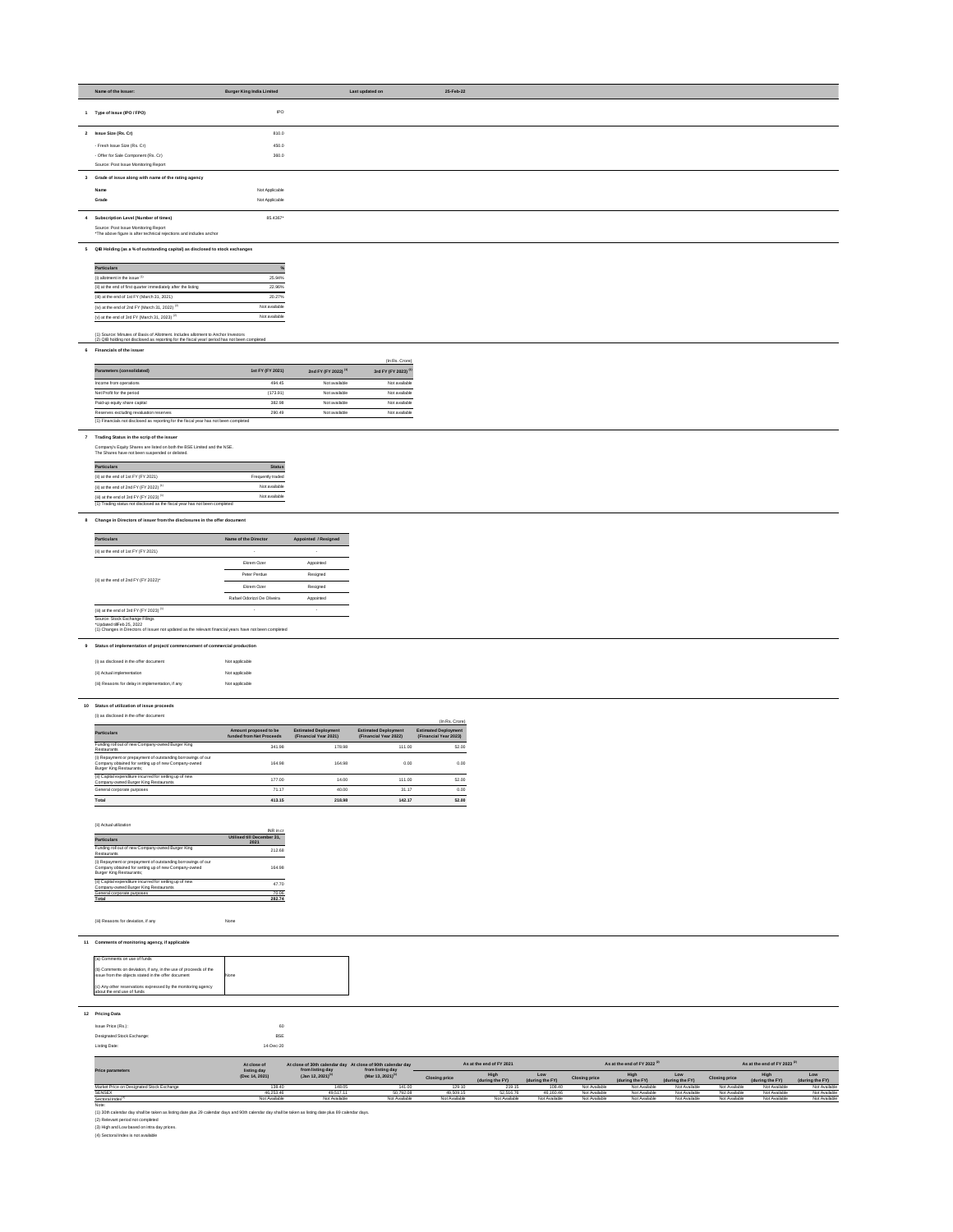# **13 Basis for Issue Price**

| <b>Accounting ratio</b> |                                           | As disclosed in the offer<br>document <sup>(1)</sup> | At the end of 1st FY<br>(March 31, 2021) | At the end of 2nd FY<br>(March 31, 2022)* | At the end of 3rd FY<br>(March 31, 2023)* |
|-------------------------|-------------------------------------------|------------------------------------------------------|------------------------------------------|-------------------------------------------|-------------------------------------------|
|                         | <b>Issuer:</b>                            |                                                      |                                          |                                           |                                           |
|                         | Consolidated (Basic)                      | (2.87)                                               | (5.47)                                   | Not Available                             | Not Available                             |
|                         | Consolidated (Diluted)                    | (2.87)                                               | (5.47)                                   | Not Available                             | Not Available                             |
|                         | Peer Group:                               |                                                      |                                          |                                           |                                           |
| <b>EPS</b>              | Jubilant Foodworks Limited<br>(Basic)     | 21.22                                                | 17.55                                    | Not Available                             | Not Available                             |
|                         | Jubilant Foodworks Limited<br>(Diluted)   | 21.22                                                | 17.55                                    | Not Available                             | Not Available                             |
|                         | Westlife Development Limited<br>(Basic)   | (0.47)                                               | (6.38)                                   | Not Available                             | Not Available                             |
|                         | Westlife Development Limited<br>(Diluted) | (0.47)                                               | (6.38)                                   | Not Available                             | Not Available                             |
|                         | <b>Industry Avg:</b>                      | Not Applicable                                       | Not Applicable                           | Not Applicable                            | Not Applicable                            |
|                         | <b>Issuer:</b>                            |                                                      |                                          |                                           |                                           |
|                         | Consolidated                              | <b>NA</b>                                            | <b>NA</b>                                | Not Available                             | Not Available                             |
| P/E                     | <b>Peer Group:</b>                        |                                                      |                                          |                                           |                                           |
|                         | Jubilant Foodworks Limited                | 120.74                                               | 165.99                                   | Not Available                             | Not Available                             |
|                         | Westlife Development Limited              | <b>NA</b>                                            | NA                                       | Not Available                             | Not Available                             |
|                         | <b>Industry Avg:</b>                      | 120.74                                               | 165.99                                   | Not Available                             | Not Available                             |
|                         | <b>Issuer:</b>                            |                                                      |                                          |                                           |                                           |
|                         | Consolidated                              | (27.80)                                              | (25.82)                                  | Not Available                             | Not Available                             |
|                         | Peer Group:                               |                                                      |                                          |                                           |                                           |
| RoNW (%)                | <b>Jubilant Foodworks Limited</b>         | 24.85                                                | 16.24                                    | Not Available                             | Not Available                             |
|                         | Westlife Development Limited              | (1.27)                                               | (20.66)                                  | Not Available                             | Not Available                             |
|                         | <b>Industry Avg:</b>                      | Not Applicable                                       | Not Applicable                           | Not Applicable                            | Not Applicable                            |
|                         | <b>Issuer:</b>                            |                                                      |                                          |                                           |                                           |
|                         | Consolidated                              | 10.31                                                | 17.65                                    | Not Available                             | Not Available                             |
|                         | Peer Group:                               |                                                      |                                          |                                           |                                           |
| NAV per share           | Jubilant Foodworks Limited                | 85.02                                                | 108.12                                   | Not Available                             | Not Available                             |
|                         | Westlife Development Limited              | 37.07                                                | 30.89                                    | Not Available                             | Not Available                             |
|                         | <b>Industry Avg:</b>                      | Not Applicable                                       | Not Applicable                           | Not Applicable                            | Not Applicable                            |
| *Periods not over       |                                           |                                                      |                                          |                                           |                                           |

(i) Basic and diluted earnings per Equity Share are based on the Annual Reports for the relevant years

(ii) P/E - Closing Market Price on NSE as of relevant fiscal year / EPS (diluted); Also disclosed EPS (basic) for the Issuer

(iii) RoNW - Net profit after tax attributable to the owners divided by net worth at the end of the relevant period

(iv) NAV per share - Net worth at the end of the relevant period divided by Total Equity Shares Outstanding as of fiscal year end

| Date of disclosure to Designated Stock Exchange | Announcement                                                                                                                                                                                                                                                                                                                                                                                                                                                                                                                                                                                                                                                                                                                                                                                                                                |
|-------------------------------------------------|---------------------------------------------------------------------------------------------------------------------------------------------------------------------------------------------------------------------------------------------------------------------------------------------------------------------------------------------------------------------------------------------------------------------------------------------------------------------------------------------------------------------------------------------------------------------------------------------------------------------------------------------------------------------------------------------------------------------------------------------------------------------------------------------------------------------------------------------|
| 14-Dec-20                                       | Trading Members of the Exchange are hereby informed that effective from December 14, 2020, the equity shares of Burger King India Ltd (Scrip Code:<br>543248) are listed and admitted to dealings on the Exchange in the list of 'B' Group Securities. For further details please refer to the notice no 20201211-14<br>dated December 11, 2020.                                                                                                                                                                                                                                                                                                                                                                                                                                                                                            |
| 16-Dec-20                                       | The Exchange has received the disclosure under Regulation 29(1) of SEBI (Substantial Acquisition of Shares & Takeovers) Regulations, 2011 for Amansa<br>Holdings Pvt Ltd & Amansa Investments Ltd FDI                                                                                                                                                                                                                                                                                                                                                                                                                                                                                                                                                                                                                                       |
|                                                 | Board of Directors of the Company at its meeting held today, has inter alia:                                                                                                                                                                                                                                                                                                                                                                                                                                                                                                                                                                                                                                                                                                                                                                |
| 24-Dec-20                                       | 1. Recommended BK Employee Stock Option Scheme 2015 to the shareholders of the Company for ratification<br>2. Recommended to the shareholders of the Company to extend benefits of BK Employee Stock Option Scheme 2015 to the employees/directors of the<br>holding company and subsidiary company(ies) for ratification.                                                                                                                                                                                                                                                                                                                                                                                                                                                                                                                  |
|                                                 | It is further informed that shareholders' approval for all the above matters shall be obtained through postal ballot process.                                                                                                                                                                                                                                                                                                                                                                                                                                                                                                                                                                                                                                                                                                               |
| 29-Dec-20                                       | Burger King India Limited - Notice of Postal Ballot                                                                                                                                                                                                                                                                                                                                                                                                                                                                                                                                                                                                                                                                                                                                                                                         |
| 30-Dec-20                                       | Further to our letter dated December 29, 2020, with regard to Postal Ballot Notice of the Company, and pursuant to Regulation 30 and 47 read with Part A of<br>Schedule III of the SEBI (Listing Obligations and Disclosure Requirements) Regulations, 2015, please find enclosed copies of newspaper advertisements<br>published in 'Financial Express' (English Newspaper) and 'Loksatta' (Marathi Newspaper) on December 30, 2020, confirming dispatch of Postal Ballot Notice<br>through e-mail, process for registration of email address and remote e-voting information.                                                                                                                                                                                                                                                             |
|                                                 | The advertisement copies are also being made available on the Company's website i.e. www.burgerking.in                                                                                                                                                                                                                                                                                                                                                                                                                                                                                                                                                                                                                                                                                                                                      |
| 30-Dec-20                                       | Pursuant to the above Regulations, we wish to inform that the Trading Window for dealing in securities of Burger King India Limited (the 'Company') shall be<br>closed for the Designated Persons of the Company, and for the Connected Persons in terms of the provisions of SEBI (Prohibition of Insider Trading)<br>Regulations, 2015 and the Code of Conduct of the Company for regulating, monitoring and reporting of trading by Insiders from January 01, 2021 till the<br>declaration of quarterly financial results of the Company for the quarter ended December 31, 2020 and two days thereafter.<br>The date of the Board Meeting of the Company for declaration of financial results for the quarter ended December 31, 2020 will be intimated in due course.                                                                  |
|                                                 | Statement of Investor complaints for the quarter ended December 31, 2020:                                                                                                                                                                                                                                                                                                                                                                                                                                                                                                                                                                                                                                                                                                                                                                   |
|                                                 |                                                                                                                                                                                                                                                                                                                                                                                                                                                                                                                                                                                                                                                                                                                                                                                                                                             |
| 8-Jan-21                                        | No.of Investor complaints pending at the beginning of the quarter: 0<br>No.of Investor complaints received during the quarter: 2486<br>No.of Investor complaints disposed of during the quarter: 2486<br>No.of Investor complaints unresolved at the end of the quarter: 0                                                                                                                                                                                                                                                                                                                                                                                                                                                                                                                                                                  |
| 15-Jan-21                                       | Pursuant to Regulation 30 of SEBI (Listing Obligations and Disclosure Requirements) Regulations, 2015 and the exercise of Stock Options by the eligible<br>employees under the BK Employee Stock Option Scheme, 2015, the Nomination and Remuneration Committee of the Company has allotted 13,25,039 equity<br>shares of the face value of Rs.10/- (Rupees Ten Only) each on January 14, 2021 which shall rank pari passu in all respects with the existing equity shares.                                                                                                                                                                                                                                                                                                                                                                 |
|                                                 | Subsequent to the allotment of equity shares as above, the paid-up equity share capital of the Company will be Rs. 382,97,96,440/- representing<br>38,29,79,644 equity shares of the face value of Rs. IO/- each.                                                                                                                                                                                                                                                                                                                                                                                                                                                                                                                                                                                                                           |
| 28-Jan-21                                       | Burger King India Ltdhas informed BSE that the meeting of the Board of Directors of the Company is scheduled on 09/02/2021 ,inter alia, to consider and<br>approve the Unaudited Financial Results of the Company for the quarter and nine months ended December 31, 2020 along with the Limited Review Report of<br>the statutory auditors on the same.<br>Further for the purpose of above, pursuant to the provisions of SEBI (Prohibition of Insider Trading) Regulations, 2015 and in terms of Company"s Code of<br>Conduct for Regulating, Monitoring and Reporting of Trading by Insiders, the trading window shall remain closed for the Designated Persons and for the<br>Connected Persons of the Company till Thursday, February 11, 2021 for dealing in the securities of the Company.<br>Kindly take the same on your records. |
| 29-Jan-21                                       | Outcome of Postal Ballot (E-voting) Result as per Regulation 30, 44 and other applicable Regulations of the SEBI (Listing Obligations & Disclosure<br>Requirements) Regulations, 2015 ("Listing Regulations").                                                                                                                                                                                                                                                                                                                                                                                                                                                                                                                                                                                                                              |
| 29-Jan-21                                       | Burger King India Ltd has informed BSE regarding the details of Voting results of Postal Ballot, under Regulation 44(3) of SEBI (LODR) Regulations, 2015.                                                                                                                                                                                                                                                                                                                                                                                                                                                                                                                                                                                                                                                                                   |
| 9-Feb-21                                        | Further to our letter dated January 28, 2021, we wish to inform you that the Board of Directors of the Company at its meeting held today, inter-alia, considered<br>and approved the Unaudited Standalone Financial Results of the Company for the quarter and nine months ended December 31, 2020. and took note of the<br>Limited Review Report thereon, submitted by M/s. S R B C & Co. LLP, Chartered Accountants, Statutory Auditors of the Company pursuant to the Listing<br>Regulations.<br>In this regard, please find enclosed the following:<br>1. A copy of the Unaudited Financial Results along with the Limited Review Report<br>2. Investor Presentation on the financial results for the quarter and nine months ended December 31, 2020.<br>The Board Meeting commenced at 05:00 P.M. and concluded at 07:30 P.M.         |
| 11-Feb-21                                       | In accordance with the Regulation 32(6) of the SEBI (Listing Obligations and Disclosure Requirements) Regulations, 2015 and Regulation 41(4) of the SEBI<br>(Issue of Capital and Disclosure Requirements) Regulations, 2018, please find enclosed herewith Monitoring Agency Report in respect of utilization of<br>proceeds of Initial Public Offer for the Quarter ended December 31, 2020, issued by ICICI Bank Limited, Monitoring Agency.                                                                                                                                                                                                                                                                                                                                                                                             |
| 23-Feb-21                                       | Burger King India Limited - Notice of Postal Ballot submitted                                                                                                                                                                                                                                                                                                                                                                                                                                                                                                                                                                                                                                                                                                                                                                               |
| 24-Feb-21                                       | Further to our letter dated February 23, 2021, with regard to Postal Ballot Notice of the Company, and pursuant to Regulation 30 and 47 read with Part A of<br>Schedule III of the SEBI (Listing Obligations and Disclosure Requirements) Regulations, 2015, please find enclosed copies of newspaper advertisements<br>published in 'Financial Express' (English Newspaper) and 'Loksatta' (Marathi Newspaper) on February 24, 2021, confirming dispatch of Postal Ballot Notice<br>through e-mail, process for registration of email address and remote e-voting information.                                                                                                                                                                                                                                                             |
|                                                 | The advertisement copies are also being made available on the Company's website i.e. www.burgerking.in                                                                                                                                                                                                                                                                                                                                                                                                                                                                                                                                                                                                                                                                                                                                      |
| 1-Mar-21                                        | Further to our intimation dated February 08, 2021 and pursuant to Regulation 30 of the SEBI (Listing Obligations and Disclosure Requirements) Regulations,<br>2015, please find enclosed herewith the Transcript of the Earnings Conference Call held on Wednesday, February 10, 2021 on the Unaudited financial<br>results of the Company for quarter and nine months ended December 31, 2020, announced on February 09, 2021.                                                                                                                                                                                                                                                                                                                                                                                                             |
| 26-Mar-21                                       | Outcome of Postal Ballot (E-voting) Result as per Regulation 30, 44 and other applicable Regulations of the SEBI (Listing Obligations & Disclosure<br>Requirements) Regulations, 2015 ("Listing Regulations")                                                                                                                                                                                                                                                                                                                                                                                                                                                                                                                                                                                                                               |

| 26-Mar-21 | Pursuant to the above Regulations, we wish to inform that the Trading Window for dealing in securities of Burger King India Limited (the 'Company') shall be<br>closed for the Designated Persons of the Company, and for the Connected Persons in terms of the provisions of SEBI (Prohibition of Insider Trading)<br>Regulations, 2015 and the Code of Conduct of the Company for Regulating, Monitoring and Reporting of trading by Insiders from April 01, 2021 till 48 hours<br>after the declaration of financial results of the Company for the quarter and year ended March 31, 2021. |
|-----------|-----------------------------------------------------------------------------------------------------------------------------------------------------------------------------------------------------------------------------------------------------------------------------------------------------------------------------------------------------------------------------------------------------------------------------------------------------------------------------------------------------------------------------------------------------------------------------------------------|
|           | The date of the Board Meeting of the Company for declaration of financial results for the quarter and year ended March 31, 2021 will be intimated in due<br>course.                                                                                                                                                                                                                                                                                                                                                                                                                           |
| 5-Apr-21  | Intimation on revision in Credit Rating(s) submitted                                                                                                                                                                                                                                                                                                                                                                                                                                                                                                                                          |
| 8-Apr-21  | As per the requirement of Regulation 7(3) of the Securities and Exchange Board of India (Listing Obligations and Disclosure Requirements) Regulations,<br>2015, we hereby confirm that all activities in relation to both physical and electronic share transfer facility are maintained by the Company's Registrar and<br>Share Transfer Agent, viz., Link Intime India Pvt. Ltd a Category-I, Registrar & Share Transfer Agent (RTA), registered with the Securities and Exchange<br>Board of India (SEBI) vide Registration Number: INR000004058 for the half year ended March 31, 2021.   |
|           | Statement of Investor complaints for the quarter ended March 31, 2021:                                                                                                                                                                                                                                                                                                                                                                                                                                                                                                                        |
| 12-Apr-21 | No.of Investor complaints pending at the beginning of the quarter: 0                                                                                                                                                                                                                                                                                                                                                                                                                                                                                                                          |
|           | No.of Investor complaints received during the quarter: 346<br>No.of Investor complaints disposed of during the quarter: 346                                                                                                                                                                                                                                                                                                                                                                                                                                                                   |
|           | No.of Investor complaints unresolved at the end of the quarter: 0                                                                                                                                                                                                                                                                                                                                                                                                                                                                                                                             |
| 12-Apr-21 | Please find enclosed herewith Certificate received from U. Hegde & Associates, Company Secretaries, certifying compliance with Regulation 40(9) read with<br>Regulation 40(10) of the SEBI (Listing Obligations and Disclosure Reguirements) Regulation, 2015 for the half-year ended March 31, 2021.                                                                                                                                                                                                                                                                                         |
| 14-Apr-21 | Pursuant to Regulation 74(5) of SEBI (Depositories and Participants) Regulations, 2018, please find enclosed the certificate received from the Registrar and<br>Transfer Agent of the Company, i.e. Link Intime India Private Limited for the quarter ended March 31, 2021.                                                                                                                                                                                                                                                                                                                   |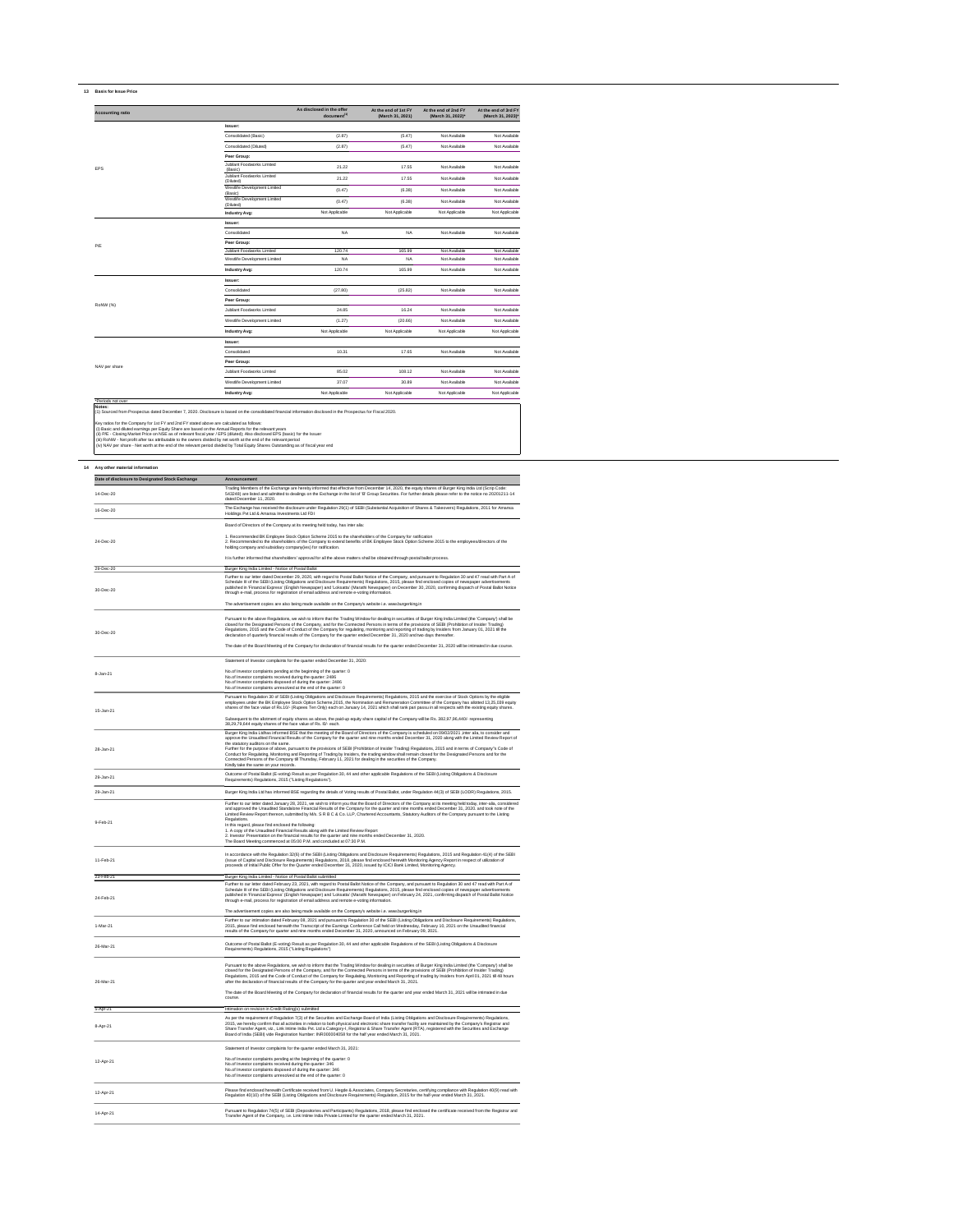| 23-Apr-21              | Pursuant to Regulation 30 of SEBI (Listing Obligations and Disclosure Requirements) Regulations, 2015 and the exercise of Stock Options by the eligible<br>employees under the BK Employee Stock Option Scheme, 2015, the Nomination and Remuneration Committee of the Company has allotted 5,24,335 equity<br>shares of the face value of Rs.10/- (Rupees Ten Only) each on April 22, 2021 which shall rank pari passu in all respects with the existing equity shares.<br>Subsequent to the allotment of equity shares as above, the paid-up equity share capital of the Company will be Rs. 383,50,39,790/- representing |
|------------------------|-----------------------------------------------------------------------------------------------------------------------------------------------------------------------------------------------------------------------------------------------------------------------------------------------------------------------------------------------------------------------------------------------------------------------------------------------------------------------------------------------------------------------------------------------------------------------------------------------------------------------------|
|                        | 38,35,03,979 equity shares of the face value of Rs. 10/- each.                                                                                                                                                                                                                                                                                                                                                                                                                                                                                                                                                              |
| 29-Apr-21              | Initial Disclosure to be made by an entity identified as a Large Corporate submitted                                                                                                                                                                                                                                                                                                                                                                                                                                                                                                                                        |
| 14-May-21              | Pursuant to the SEBI ICDR and Listing Regulations, please find enclosed herewith the Monitoring Agency Report ('said report') in respect of utilization of<br>proceeds of the Initial Public Offer of the Company for the quarter ended March 31, 2021, issued by ICICI Bank Limited, Monitoring Agency.                                                                                                                                                                                                                                                                                                                    |
| 25-May-21              | Burger King India Ltdhas informed BSE that the meeting of the Board of Directors of the Company is scheduled on 26/05/2021 ,inter alia, to consider and<br>approve the Audited Financial Results of the Company for the quarter and financial year ended on March 31, 2021                                                                                                                                                                                                                                                                                                                                                  |
| 26-May-21              | Outcome of the Board meeting submitted                                                                                                                                                                                                                                                                                                                                                                                                                                                                                                                                                                                      |
| 28-May-21              | Compliances-Reg.24(A)-Annual Secretarial Compliance submitted                                                                                                                                                                                                                                                                                                                                                                                                                                                                                                                                                               |
| 7-Jun-21               | Pursuant to the SEBI Listing Regulations, please find enclosed the transcript of the Investor/ Analyst call w.r.t. the Audited Financial Results of the Company<br>for the quarter and year ended March 31, 2021, held on May 27, 2021 at 5.30 p.m. IST as Annexure A.                                                                                                                                                                                                                                                                                                                                                      |
|                        | The same is being made available on the website of the Company viz. www.burgerking.in.                                                                                                                                                                                                                                                                                                                                                                                                                                                                                                                                      |
| 22-Jun-21              | Pursuant to the SEBI Listing Regulations and the exercise of Stock Options by the eligible employees under the Scheme 2015, the Nomination and<br>Remuneration Committee of the Board of Directors of the Company has, on Tuesday, June 22, 2021, allotted 18,928 (Eighteen Thousand Nine Hundred and<br>Twenty-Eight) fully paid-up equity shares of Face Value (FV) of Rs. 10/- each ('said shares').                                                                                                                                                                                                                     |
|                        | The said shares will rank pari-passu with the existing equity shares of the Company in all respects.                                                                                                                                                                                                                                                                                                                                                                                                                                                                                                                        |
| 23-Jun-21              | Disclosure On Related Party Transactions By Burger King India Limited ('The Company') For The Half Year Ended March 31, 2021 submitted                                                                                                                                                                                                                                                                                                                                                                                                                                                                                      |
| 28-Jun-21              | Pursuant to the SEBI PIT Regulations and aforesaid code, this is to inform you that the trading window for dealing in the securities of the Company shall<br>remain closed for its Designated Persons, their Immediate Relatives and Connected Persons w.e.f. July 1, 2021 till completion of 48 hours after the<br>conclusion of the Board meeting to be convened and held inter alia to consider and approve the Unaudited financial results ('financial results') of the Company<br>for the 1st quarter of financial year 2021-22 ending on June 30, 2021.                                                               |
| 7-Jul-21               | Clarification sought by the exchange and response submitted                                                                                                                                                                                                                                                                                                                                                                                                                                                                                                                                                                 |
| 8-Jul-21               | Compliances-Certificate under Reg. 74 (5) of SEBI (DP) Regulations, 2018 submitted                                                                                                                                                                                                                                                                                                                                                                                                                                                                                                                                          |
| 12-Jul-21              | Statement Of Investor Complaints For The Quarter Ended June 2021 submitted                                                                                                                                                                                                                                                                                                                                                                                                                                                                                                                                                  |
| 29-Jul-21              | Newspaper Publication of information regarding 8th Annual General Meeting scheduled to be held on Wednesday, August 25, 2021 at 11:00 a.m. (IST)<br>through Video Conferencing/Other Audio Visual Means as an Annexure A, published in the newspapers today i.e. July 29, 2021                                                                                                                                                                                                                                                                                                                                              |
| 31-Jul-21<br>31-Jul-21 | Annual Report FY 2020-21 and Notice of the 8th Annual General Meeting of Burger King India Limited<br>Please find enclosed herewith the Notice of the 8th Annual General Meeting of the Company to be held on August 25, 2021.                                                                                                                                                                                                                                                                                                                                                                                              |
| 1-Aug-01               | Pursuant to the SEBI Listing Regulations and the provisions of the Companies Act, 2013, please find enclosed herewith the Newspaper Publication of the<br>Notice of the 8th Annual General Meeting of the Company, published in the newspapers today i.e. August 1, 2021                                                                                                                                                                                                                                                                                                                                                    |
| 5-Aug-21               | Burger King India Ltdhas informed BSE that the meeting of the Board of Directors of the Company is scheduled on 13/08/2021 ,inter alia, to consider and<br>approve the Unaudited Financial Results of the Company for the 1st quarter of the financial year 2021-22 ended June 30, 2021                                                                                                                                                                                                                                                                                                                                     |
| 13-Aug-21              | The Board of Directors of the Company at its meeting held today i.e. on Friday, August 13, 2021, has inter-alia considered and approved Unaudited Financial<br>Results of the Company for the quarter ended on June 30, 2021                                                                                                                                                                                                                                                                                                                                                                                                |
| 13-Aug-21              | Statement of deciation of funds submitted                                                                                                                                                                                                                                                                                                                                                                                                                                                                                                                                                                                   |
| 13-Aug-21              | Please find enclosed herewith the Monitoring Agency Report ('said report') in respect of utilization of proceeds of the Initial Public Offer of the Company for<br>the quarter ended June 30, 2021, issued by the ICICI Bank Limited, Monitoring Agency.                                                                                                                                                                                                                                                                                                                                                                    |
| 18-Aug-21              | Pursuant to the aforesaid SEBI Listing Regulations, please find enclosed the transcript of the Investor/ Analyst call w.r.t. the Unaudited Financial Results of<br>the Company for the 1st quarter of FY 2021-22 ended June 30, 2021, held on August 16, 2021 at 1:00 p.m. IST as Annexure A                                                                                                                                                                                                                                                                                                                                |
| 25-Aug-21              | We request you to note that the 8th AGM of the Company was duly held today i.e. on Wednesday, August 25, 2021 at 11:00 a.m. through video conferencing<br>('VC') or other Audit Visual Means ('OAVM').                                                                                                                                                                                                                                                                                                                                                                                                                      |
|                        | In this regard and pursuant to the SEBI Listing Regulations, please find enclosed herewith the brief proceedings of the 8th AGM of the Company as Annexure<br>А.                                                                                                                                                                                                                                                                                                                                                                                                                                                            |
| 26-Aug-21              | In reference to our earlier letter dated July 31, 2021 and August 25, 2021, please find enclosed herewith the following:<br>(a) Combined Voting Results as prescribed under the SEBI Listing Regulations; and<br>(b) Scrutinizers Report on the Combined Voting.                                                                                                                                                                                                                                                                                                                                                            |
|                        | The same is also being made available on the website of the Company at www.burgerking.in.<br>We request you to take the same on your records.                                                                                                                                                                                                                                                                                                                                                                                                                                                                               |
| 26-Aug-21              | Burger King India Ltd has informed BSE regarding the details of Voting results of AGM, under Regulation 44(3) of SEBI (LODR) Regulations, 2015. Kindly<br>Click here                                                                                                                                                                                                                                                                                                                                                                                                                                                        |
| 27-Aug-21              | Please find enclosed an intimation by the Company in relation to the potential acquisition of controlling stake in Burger King Indonesia.                                                                                                                                                                                                                                                                                                                                                                                                                                                                                   |

| 15-Dec-21 | Outcome of the Meeting of the Board of Directors of Burger King India Limited                                                                                                                                                                                                                                                                                                                                                                                                                                                                    |
|-----------|--------------------------------------------------------------------------------------------------------------------------------------------------------------------------------------------------------------------------------------------------------------------------------------------------------------------------------------------------------------------------------------------------------------------------------------------------------------------------------------------------------------------------------------------------|
| 16-Dec-21 | Intimation to Stock Exchanges under Regulation 30 of the SEBI (Listing Obligations and Disclosure Requirements) Regulations, 2015 ('SEBI Listing<br>Regulations')                                                                                                                                                                                                                                                                                                                                                                                |
| 21-Dec-21 | Notice of Postal Ballot of Burger King India Limited                                                                                                                                                                                                                                                                                                                                                                                                                                                                                             |
| 21-Dec-21 | Allotment of 2,27,142 Equity Shares of Burger King India Limited ('the Company') under the BK Employee Stock Option Scheme, 2015 ('Scheme 2015')                                                                                                                                                                                                                                                                                                                                                                                                 |
| 22-Dec-21 | Newspaper Publication of the Notice of Postal Ballot of Burger King India Limited                                                                                                                                                                                                                                                                                                                                                                                                                                                                |
| 29-Jan-22 | Closure of Trading Window by Burger King India Limited                                                                                                                                                                                                                                                                                                                                                                                                                                                                                           |
| 7-Jan-22  | Compliance Certificate under Regulation 74(5) of the Securities and Exchange Board of India (Depositories and Participants) Regulations, 2018 for the<br>quarter ended December 31, 2021                                                                                                                                                                                                                                                                                                                                                         |
| 11-Jan-22 | Statement Of Investor Complaints For The Quarter Ended December 2021                                                                                                                                                                                                                                                                                                                                                                                                                                                                             |
| 17-Jan-22 | Burger King India Ltdhas informed BSE that the meeting of the Board of Directors of the Company is scheduled on 24/01/2022 , inter alia, to consider and<br>approve Dear Sir/ Ma"am, Pursuant to the SEBI Listing Regulations, this is to inform you that a meeting of the Board of Directors of the Company is<br>scheduled to be held on Monday, January 24, 2022, to inter alia consider and approve the Unaudited Financial Results of the Company for the quarter and<br>nine months ended on December 31, 2021 ('said financial results'). |
| 21-Jan-22 | Allotment of 5,678 Equity Shares of Burger King India Limited under the BK Employee Stock Option Scheme, 2015                                                                                                                                                                                                                                                                                                                                                                                                                                    |
| 21-Jan-22 | Outcome of Postal Ballot together with Voting Results and Scrutinizer"s Report                                                                                                                                                                                                                                                                                                                                                                                                                                                                   |
| 22-Jan-22 | Burger King India Ltd has informed BSE regarding the details of Voting results of Postal Ballot, under Regulation 44(3) of SEBI (LODR) Regulations, 2015.                                                                                                                                                                                                                                                                                                                                                                                        |
| 24-Jan-22 | In reference to our earlier letter dated January 17, 2022 and pursuant to the aforesaid Regulations, we request you to note that the Board of Directors of the<br>Company at its meeting held today i.e. on Monday, January 24, 2022 ('said meeting'), has inter-alia considered and approved Unaudited Financial Results of<br>the Company for the quarter and nine months ended December 31, 2021 ('Unaudited financial results').<br>In view of the aforesaid, please find enclosed herewith:                                                 |
|           | a) Limited Review Report of the Statutory Auditors;<br>b) Unaudited Financial Results; and<br>c) Investor Presentation.                                                                                                                                                                                                                                                                                                                                                                                                                          |
| 25-Jan-22 | Report of the Monitoring Agency w.r.t. Utilization of Proceeds of the Initial Public Offer of the Burger King India Limited ('the Company')                                                                                                                                                                                                                                                                                                                                                                                                      |
| 25-Jan-22 | Statement of deviation or variation in the use of proceeds of Initial Public Offer and Preferential Issue ('said statement') of Burger King India Limited ('the<br>Company')                                                                                                                                                                                                                                                                                                                                                                     |
| 28-Jan-22 | Pursuant to the aforesaid Regulations, we wish to inform you that Mr. Ekrem Ozer (DIN: 09381216) vide his letter dated January 28, 2022, has resigned as<br>Non-Executive Director on the Board of the Company with effect from close of business hours of January 28, 2022                                                                                                                                                                                                                                                                      |

|           | You are requested to take note of the same and disseminate to all concerned.                                                                                                                                                                                                                                                                                                                                                                                                |
|-----------|-----------------------------------------------------------------------------------------------------------------------------------------------------------------------------------------------------------------------------------------------------------------------------------------------------------------------------------------------------------------------------------------------------------------------------------------------------------------------------|
| 1-Sep-21  | Pursuant to the SEBI Listing Regulations and the exercise of Stock Options by the eligible employees under the Scheme 2015, the Nomination and<br>Remuneration Committee of the Board of Directors of the Company has on Tuesday, August 31, 2021, allotted 68,250 (Sixty-Eight Thousand Two Hundred<br>and Fifty) fully paid-up equity shares of Face Value (FV) of Rs. 10/- each ('said shares').                                                                         |
|           | The said shares will rank pari-passu with the existing equity shares of the Company in all respects.                                                                                                                                                                                                                                                                                                                                                                        |
| 9-Sep-21  | This is to inform you that the Company will participate in the 17th Annual Investor Conference organised by Motilal Oswal which is scheduled to be held on<br>September 13, 2021 from 11:00 am. to 12:00 noon and September 15, 2021 from 11:00 a.m. to 5:00 p.m.                                                                                                                                                                                                           |
|           | Pursuant to the SEBI PIT Regulations and the PIT Code, this is to inform you that the trading window for dealing in the securities of the Company shall remain<br>closed for its Designated Persons, their Immediate Relatives and Connected Persons:                                                                                                                                                                                                                       |
|           | From: Friday, October 1, 2021                                                                                                                                                                                                                                                                                                                                                                                                                                               |
| 28-Sep-21 | Until: 48 hours after the conclusion of the Board meeting                                                                                                                                                                                                                                                                                                                                                                                                                   |
|           | Reason: Consideration and Approval of the Unaudited financial results ('financial results') of the Company for the 2nd quarter of financial year 2021-22 and<br>half year ending on September 30, 2021                                                                                                                                                                                                                                                                      |
| 28-Sep-21 | Pursuant to the SEBI Listing Regulations and the exercise of Stock Options by the eligible employees under the Scheme 2015, the Nomination and<br>Remuneration Committee of the Board of Directors of the Company has on Monday, September 27, 2021, allotted 3,61,670 (Three Lakh Sixty-One<br>Thousand Six Hundred and Seventy) fully paid-up equity shares of Face Value (FV) of Rs. 10/- each ('said shares')                                                           |
| 11-Oct-21 | Please find enclosed herewith the certificate issued by the Registrar and Share Transfer Agent of the Company, i.e. Link Intime India Private Limited for the<br>quarter ended September 30, 2021.                                                                                                                                                                                                                                                                          |
| 14-Oct-21 | Statement Of Investor Complaints For The Quarter Ended September 2021                                                                                                                                                                                                                                                                                                                                                                                                       |
| 27-Oct-21 | Allotment of 71,813 Equity Shares of Burger King India Limited ('the Company') under the BK Employee Stock Option Scheme, 2015                                                                                                                                                                                                                                                                                                                                              |
|           | Pursuant to the aforesaid Regulations, we wish to inform that the Board of Directors of the Company at its meeting held today i.e. on Friday, October 29,<br>2021 ('said meeting'), has:                                                                                                                                                                                                                                                                                    |
| 29-Oct-21 | 1) approved the appointment of Mr. Ekrem Ozer as an Additional Non-Executive Director (DIN: 09381216) on the Board of the Company w.e.f. Friday,<br>October 29, 2021. The said appointment was approved by the Board based on the recommendation of the Nomination and Remuneration Committee of the<br>Board of Directors of the Company. Mr. Ekrem Ozer shall hold the office up to the ensuing Annual General Meeting of the Company.                                    |
|           | 2) noted and taken on record the resignation of Mr. Peter Perdue as Non-Executive Director (DIN: 08580197) on the Board of the Company, due to pre-<br>occupation, with effect from close of business hours of October 29, 2021.                                                                                                                                                                                                                                            |
| 1-Nov-21  | Intimation to Stock Exchanges under Regulation 30 of the SEBI (Listing Obligations and Disclosure Requirements) Regulations, 2015                                                                                                                                                                                                                                                                                                                                           |
| 3-Nov-21  | Burger King India Ltdhas informed BSE that the meeting of the Board of Directors of the Company is scheduled on 12/11/2021 ,inter alia, to consider and<br>approve Unaudited Financial Results of the Company for the quarter and half year ended September 30, 2021                                                                                                                                                                                                        |
| 9-Nov-21  | Burger King India Limited (Burger King) is celebrating its 7 years in India. On the occasion of its 7th anniversary of the launch of its 1st restaurant in India, we<br>are pleased to inform that for building incremental occasions for Burger King Consumer; Burger King has launched its 1st Café called as BK Café, today i.e.<br>on November 9, 2021 at Burger King restaurant at Churchgate, Mumbai.                                                                 |
| 12-Nov-21 | In reference to our earlier letter dated November 3, 2021 and pursuant to the aforesaid Regulations, we request you to note that the Board of Directors of the<br>Company at its meeting held today i.e. on Friday, November 12, 2021 ('said meeting'), has inter-alia considered and approved Unaudited Financial Results of<br>the Company for the quarter and half year ended September 30, 2021 ('Unaudited financial results')                                         |
|           | In view of the aforesaid, please find enclosed herewith:<br>a) Limited Review Report of the Statutory Auditors;<br>b) Unaudited Financial Results; and<br>c) Investor Presentation.                                                                                                                                                                                                                                                                                         |
|           | The said meeting commenced at 01:30 p.m. and concluded at 04:00 p.m.                                                                                                                                                                                                                                                                                                                                                                                                        |
|           | The outcome of said meeting is also being uploaded on the Company"s website i.e. www.burgerking.in.                                                                                                                                                                                                                                                                                                                                                                         |
| 12-Nov-21 | Pursuant to the aforesaid SEBI ICDR and Listing Regulations, please find enclosed herewith the Monitoring Agency Report ('said report') in respect of<br>utilization of proceeds of the Initial Public Offer of the Company for the quarter ended September 30, 2021, issued by ICICI Bank Limited, Monitoring Agency.                                                                                                                                                      |
| 12-Nov-21 | Pursuant to the aforesaid SEBI Listing Regulations, we request you to note that there are no deviation(s) or variation(s) in respect of utilization of proceeds                                                                                                                                                                                                                                                                                                             |
|           | of:<br>(a) Initial Public Offer of the Company; and<br>(b) Preferential Issue<br>for the quarter ended September 30, 2021, as mentioned in the object clause of the offer letter of the respective issue.                                                                                                                                                                                                                                                                   |
| 16-Nov-21 | Pursuant to the aforesaid SEBI Listing Regulations, please find enclosed the transcript of the Investor/ Analyst call w.r.t. the Unaudited Financial Results of<br>the Company for the quarter and half year ended September 30, 2021, held on November 12, 2021 at 5:00 p.m. IST as Annexure A.                                                                                                                                                                            |
|           | Please find enclosed herewith the disclosure of Related Party Transactions on a consolidated basis for the half year ended on September 30, 2021, in the                                                                                                                                                                                                                                                                                                                    |
| 9-Dec-21  | format specified in the relevant accounting standards in terms of the aforesaid SEBI Listing Regulations.                                                                                                                                                                                                                                                                                                                                                                   |
| 10-Dec-21 | Pursuant to the aforesaid SEBI Listing Regulations, please note that a meeting of the Board of Directors of the Company is scheduled to be held on<br>Wednesday, December 15, 2021 to consider and approve the proposal to raise funds by way of further issue of securities through public and/or private<br>offerings including preferential issue, qualified institutions placement, further public offer or other permissible mode under the applicable laws and/or any |

offerings including preferential issue, qualified institutions placement, further public offer or other permissible mode under the applicable laws and/or any combination thereof, in one or more tranches, subject to approval of the shareholders, regulatory and/or statutory authorities, as applicable.